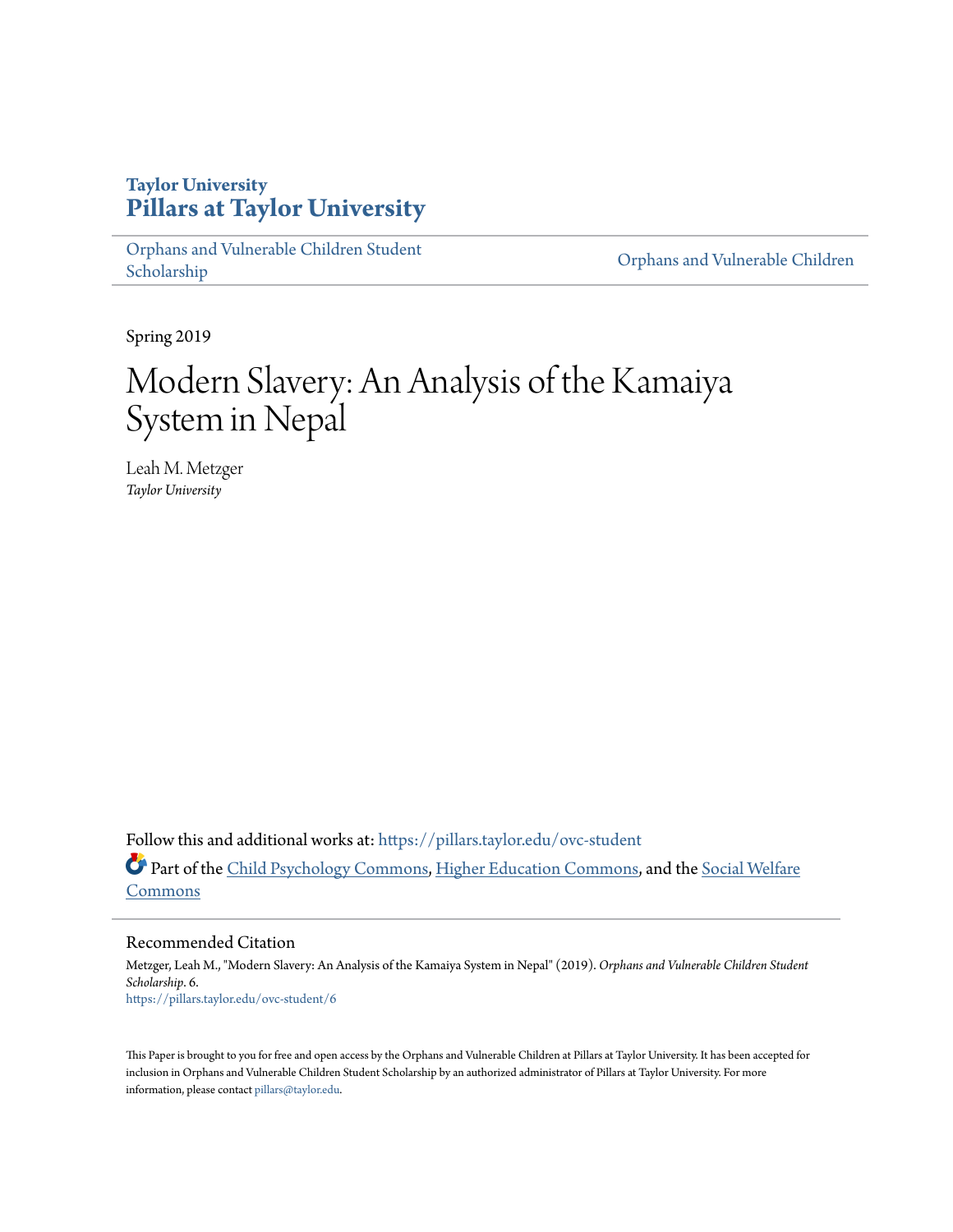Modern Slavery: An Analysis of the Kamaiya System in Nepal

Leah M. Metzger

Taylor University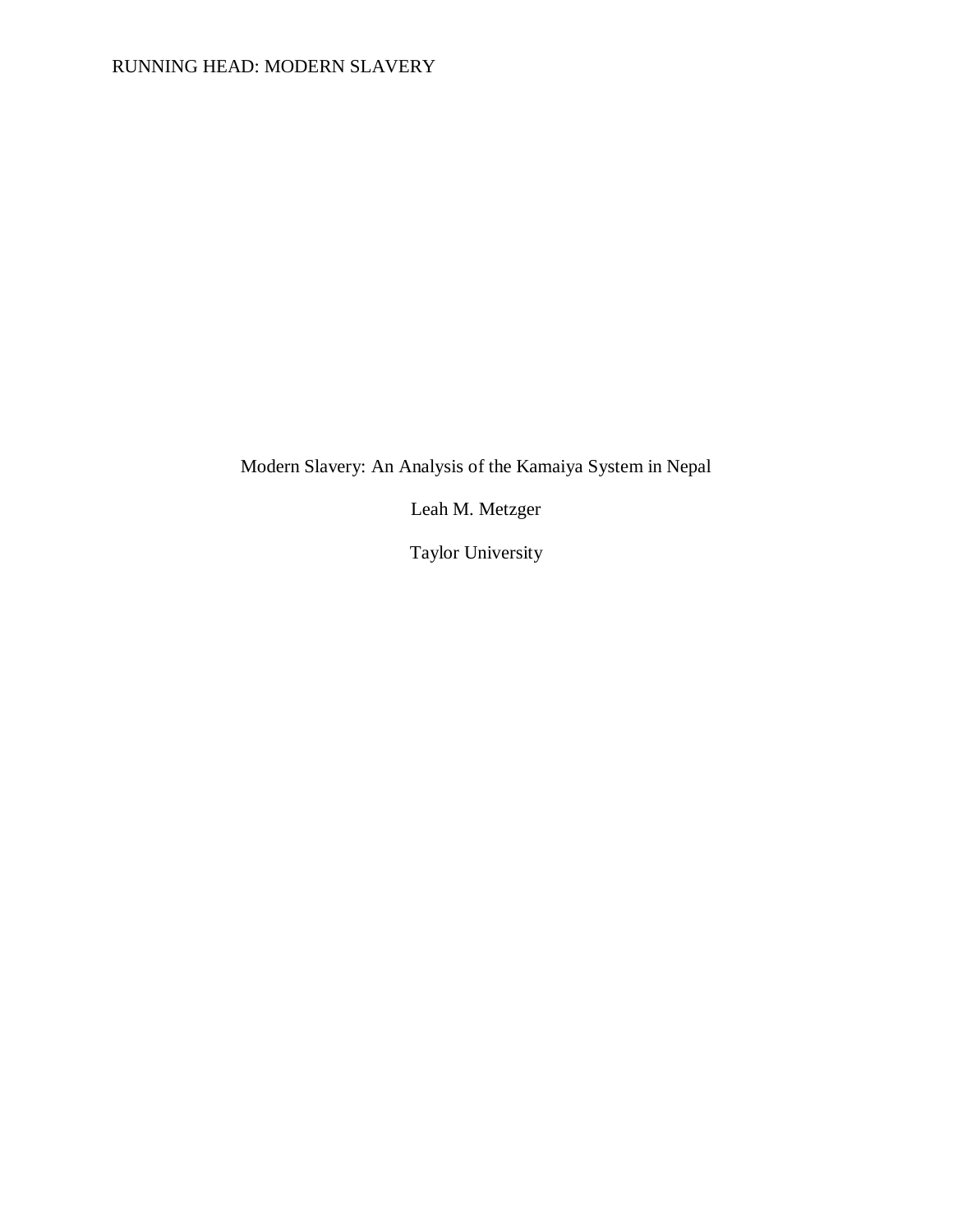#### **Nepal**

The Federal Democratic Republic of Nepal is a landlocked state in South Asia, located between India and China. Nepal has a current population of 31 million, and it is multiethnic, multilingual, and multi-religious country. The majority of Nepal is rural, with its biggest city, Kathmandu, having 1.5 million inhabitants. The country is made up of the Himalayas mountains (64% of total area), valleys, and the midland (Nations Online, n.d.). As of 2010, the life expectancy was 69.1, and the literacy rate among the adult population was 60.3% (Pew Templeton, 2016).

### **History**

Little is known about Nepali history until the  $4<sup>th</sup>$  or  $5<sup>th</sup>$  century, and even then, major time gaps exist. From this time until the  $17<sup>th</sup>$  century, the country was ruled by a few powerful dynasties, but the country remained highly divisive and split, despite attempts to unite the nation. It wasn't until the 1740's when significant progress was made and it became a unified state. The British conquest of India proposed a major threat to the country, so Nepal entered into alliance with them to maintain independence, but Britain had a heavy influence on foreign policy. The country was a monarchy until 1990, when it was abolished and established as a democracy, and then a federal democratic republic in 2008 (Karan, Rose, Proud, & Zuberi, 2018).

### **Religions/ Ethnic Groups**

In the early 1990's, Nepal was the only country to be constitutionally declared to be a Hindu state. However, throughout this time there was very little difference to be seen between Hindu and Buddhist beliefs, and there was much intermingling between the two groups. There had been little religious conflict that wasn't academic in nature alone, mostly likely due to the fact that they worshipped openly at each other's temples (Country Studies, n.d.). However, a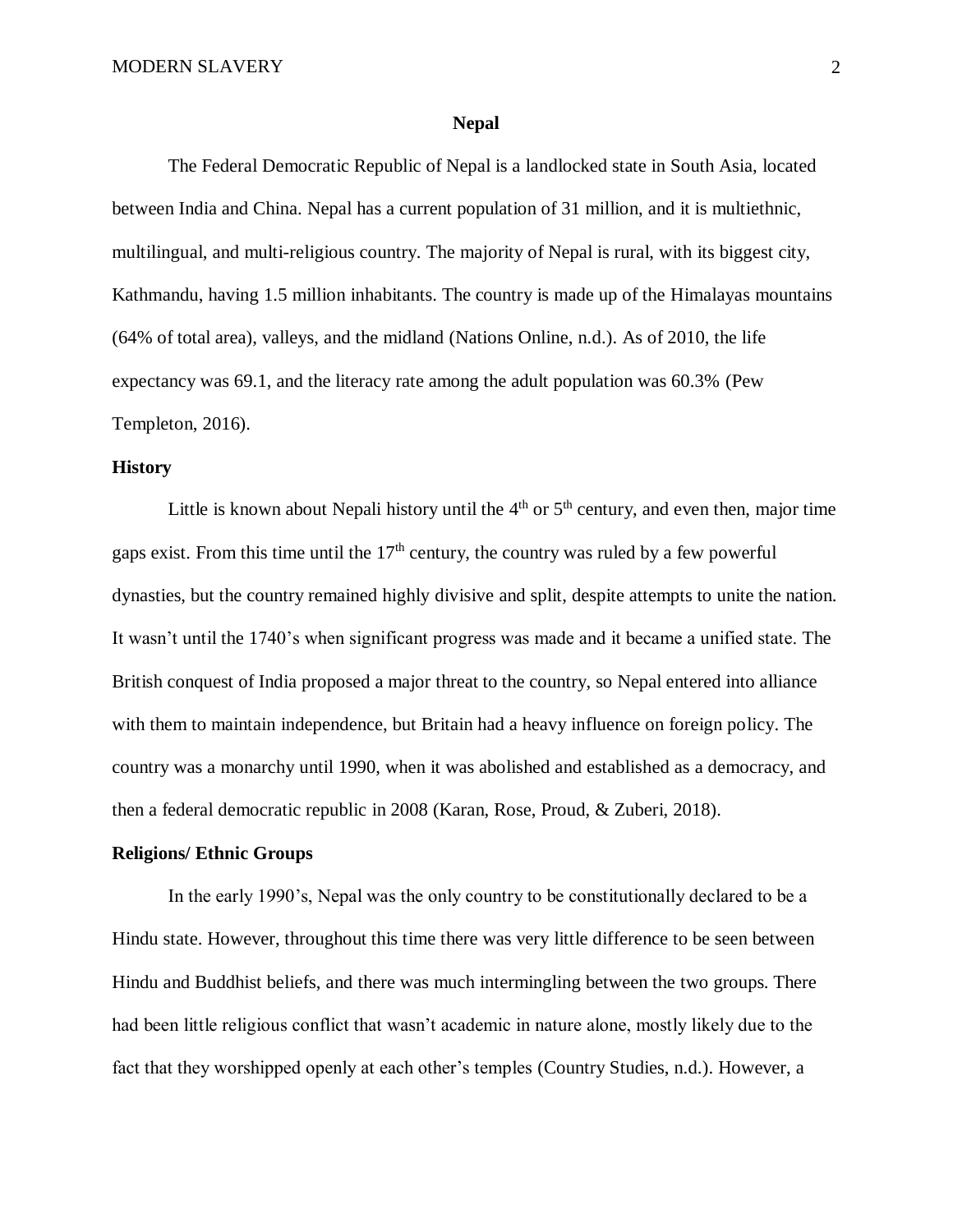census in 2010 revealed that 80.7% of the population now identify as Hindus, 10.3% as Buddhists, 4.6% as Muslims, and less than 1% Christian or Jew (Pew Templeton, 2016). On a social hostility index for religion, Nepal measured a 5.0 out of 10, compared to the world average of 1.8. In addition to this, Nepal scored a 5.2 out of 10 on government restrictions on religion, with the international average being 2.8 (Pew Templeton, 2016). Although Nepali is the official language of the country, only a little over half the population speak this language (Nations Online, n.d.). Many speak their own regional dialect and having a unique culture, as there are more than 8 different ethnic groups in Nepal, the largest one making up only 16.6% of the population (Karan, Rose, Proud, & Zuberi, 2018).

### **Caste System**

The caste system, although not directly part of Hindu belief, has become closely intertwined with its theology and social expression. The caste system in Nepal affects many areas of a person's life, including family life, food, dress, occupation, and culture, but it is not practiced by people living in the high mountains (Go Nepal, 2010). One is born into their caste and it is a permanent status; it impacts their marriages (one has to marry within their caste), their ability to find work or gain political power, limits accessibility to land, and determines your obligations and expectations. It is divided into four main categories: Priests and scholars, warriors, merchants and traders, and laborers. Although not initially included in the caste system, there is also the category of Sudras, or the untouchables/impure. People of all other religions beside Hinduism fall under this category, especially Muslims, and they are almost all laborers. In addition to this, a woman on her menstrual cycle or who just had a child is declared temporarily impure and must be kept separate from the rest of society and is not to be touched (Go Nepal, 2010).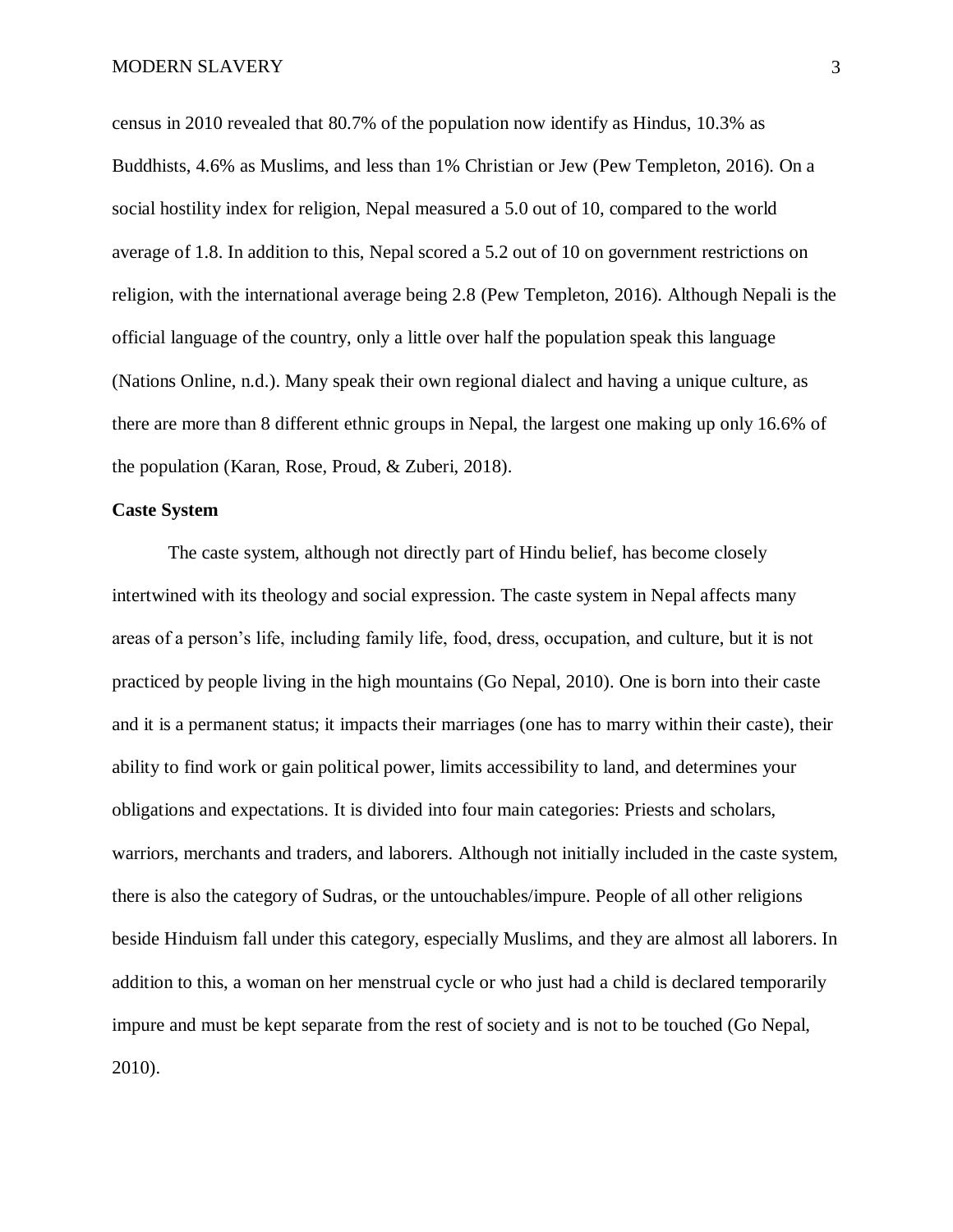# **Identity**

As stated previously, one's identity formation in Nepal cannot be separated from religion, ethnicity, and the caste system. This is what makes Nepal so fascinating-there are many different combinations of these three components, and many of the people look and act differently than people in their own groups. Throughout this paper, the main focus is on the Tharu people, as they are the one's primarily in the Kamaiya system. The Tharu have a fascinating sense of identity because they identify as a collective community, yet they have very little in common with each other (Fisher, 2007). The Tharu people are just as confused about their sense of identity as anthropologists in Nepal are, as their sense of community seems disjointed in many ways. However, it seems that despite differences, these people, "are actively creating their own sense of group affiliation out of the political and socioeconomic conditions in which they find themselves" (Fisher, 2007, pg. 4).

#### **The Kamaiya System**

The Kamaiya System in Nepal is one of many forms of bonded labor that exists in the country today. Although studies continue to debate the current number of Kamaiyas in Nepal, most can agree that the number is around 100,000 (World Organization Against Torture [OMCT], 2000). It is complex system that, for many reasons, continues to thrive despite being made illegal in 2000. In this next section, the formation of this system, how it continues to function, and the implications it has on the people will be discussed.

#### **How it Began**

The Tharu people are an indigenous ethnic group that have occupied the lowland for the last couple centuries, land that was once covered by a thick jungle. Although the jungle was infested with malaria and caused some hazards to the Tharu people (and other smaller groups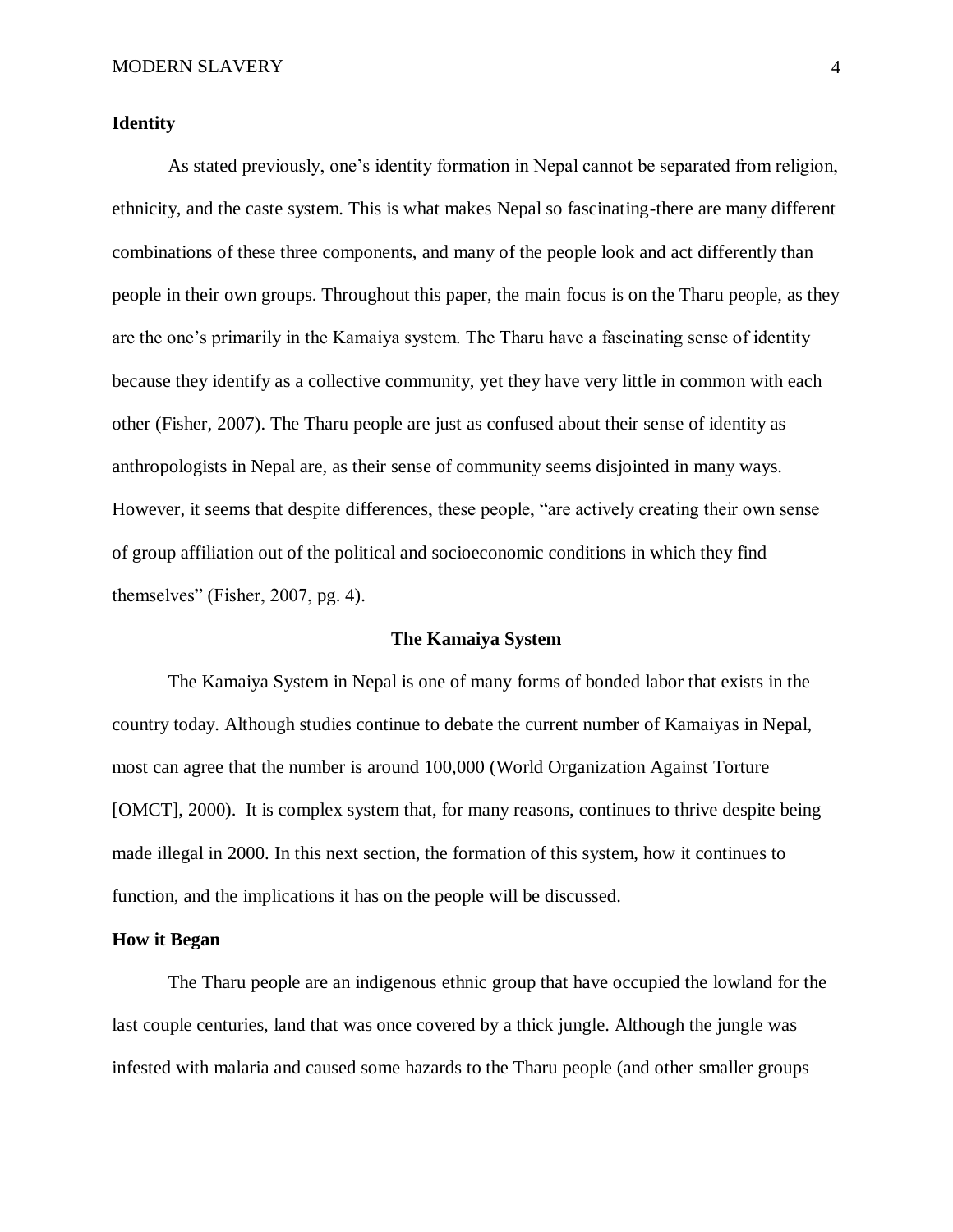living there), it also protected the group from outsiders, and allowed them to develop their own functioning society separate from the rest of Nepal (Backward Society Education, 2015). However, in the 1950's, the World Health Organization had an anti-malaria campaign, which was highly successful, and resulted in a mass influx of settlements and people into the area. Because the new people were better educated and familiar with the political system of Nepal, they quickly gained control of the land that was traditionally in the hands of the Tharu people (Backward Society Education, 2015). Therefore, the Tharu were forced to become tenants or workers for their landlords, and because of discrimination and lack of representation in the government, they had no way to fight back against the system that was now oppressing them (Maycock, 2002).

Originally, the word Kamaiya means hard worker, strong and courageous, obedient, and honorable. However, because of the turn history has taken, it now has a very different connotation associated with it. The Kamaiya system is currently considered to be a form of bonded labor, which typically means that the worker cannot control their labor power due to politico-ideological constraint or economic coercion. However, in the context of the Kamaiya system, it is more dependent on the socio-economic and cultural dimensions that force the Tharu people into the system (OMCT, 2000).

### **How it Functions**

The Kamaiya system is closely related to the concept of Saunki, or debt, which is what forces the workers to stay in their current position and makes the system hereditary. In principle, the Kamaiya system is a voluntary contract in which a person agrees to work for a landlord in exchange for the landlord paying off a debt (Murshed & Gates, 2004). Theoretically, the contract is to be renewed every year, with either party being able to pull out at that time, but this is not the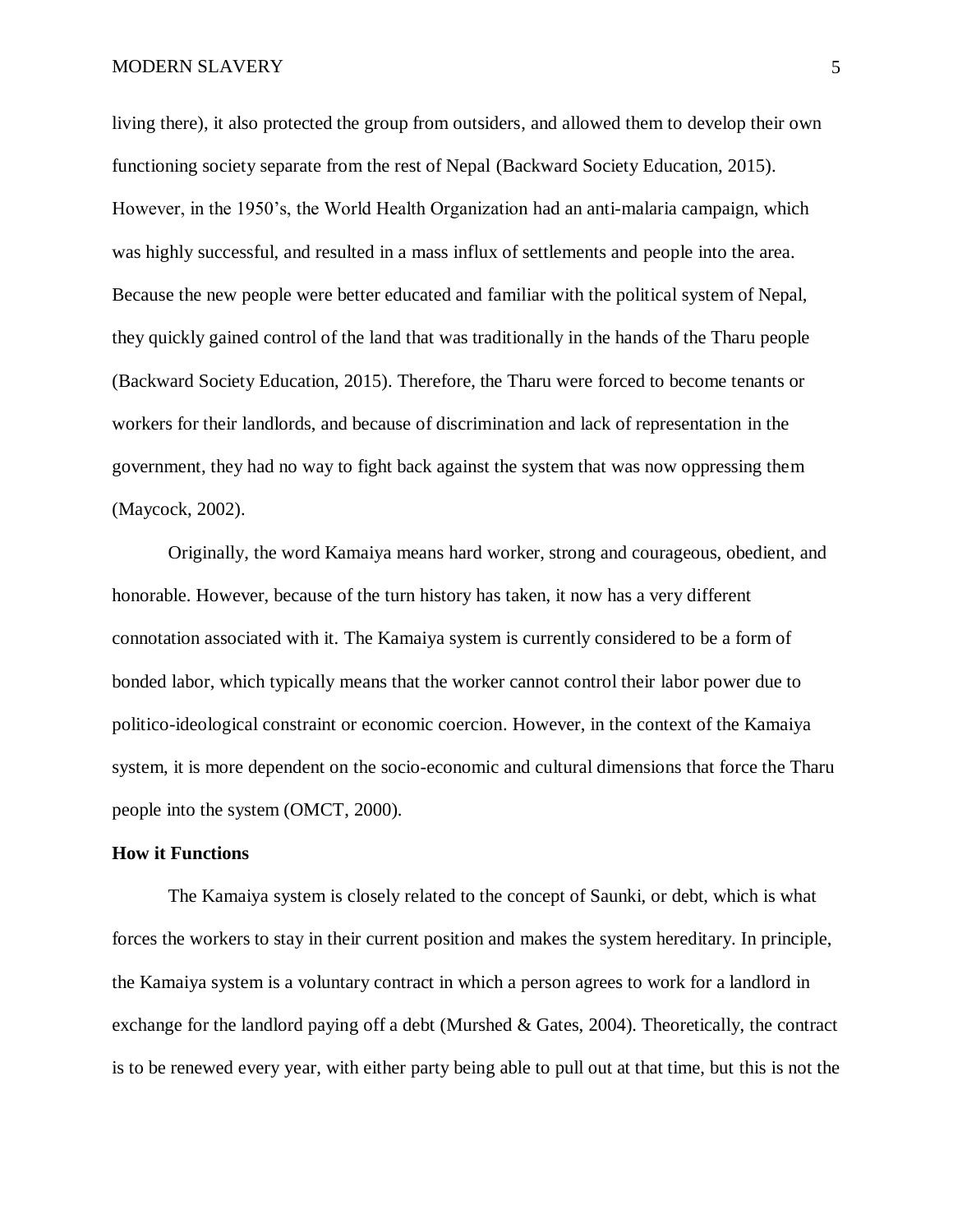case for many Kamaiya workers. They are instead forced by political, social, economic, and other compulsions to renew the contract, in which they have no choice to accept the conditions and rules set forth by their master. In addition to this, the Kamaiya system makes it acceptable to buy and sell workers between households, and when a man dies the debt is immediately passed on to his sons (OMCT, 2000). Although discriminations against Kamaiya's are more prevalent in rural communities, they can occur in urban areas as well. These discriminations can include fabrication of debt by the landlords, seizure of whatever small piece of land they may own, accused of not paying debts when they were paid, and also physical torture against them (OMCT, 2000). In the rare case that a Kamaiya makes enough money to pay be back their master, they are often met with these forms of discrimination and compulsion, leaving them with no other options but to stay. So although voluntary in principle, Kamaiya workers are not paid enough to pay back their debt, are compelled to renew the contract, and are forced to fall deeper and deeper into debt when they continue to take loans from their masters (Murshed & Gates, 2004).

There are many reasons and circumstances that may force a Kamaiya worker to take out another loan from their master. These can include medical emergencies, when they run out of money to pay for food, when a daughter is to be married, social obligations such as festivities, or any other unexpected event happens in life that they did not plan for (International Labor Office, 2000). Without any other source of income, and the necessity to sustain themselves, they are forced to rely on their masters and their debt continues to grow (Backward Society Education, 2015).

An important aspect of this problem to recognize is that land is principle source of income and employment for almost every family in Nepal. Without ownership of land, one is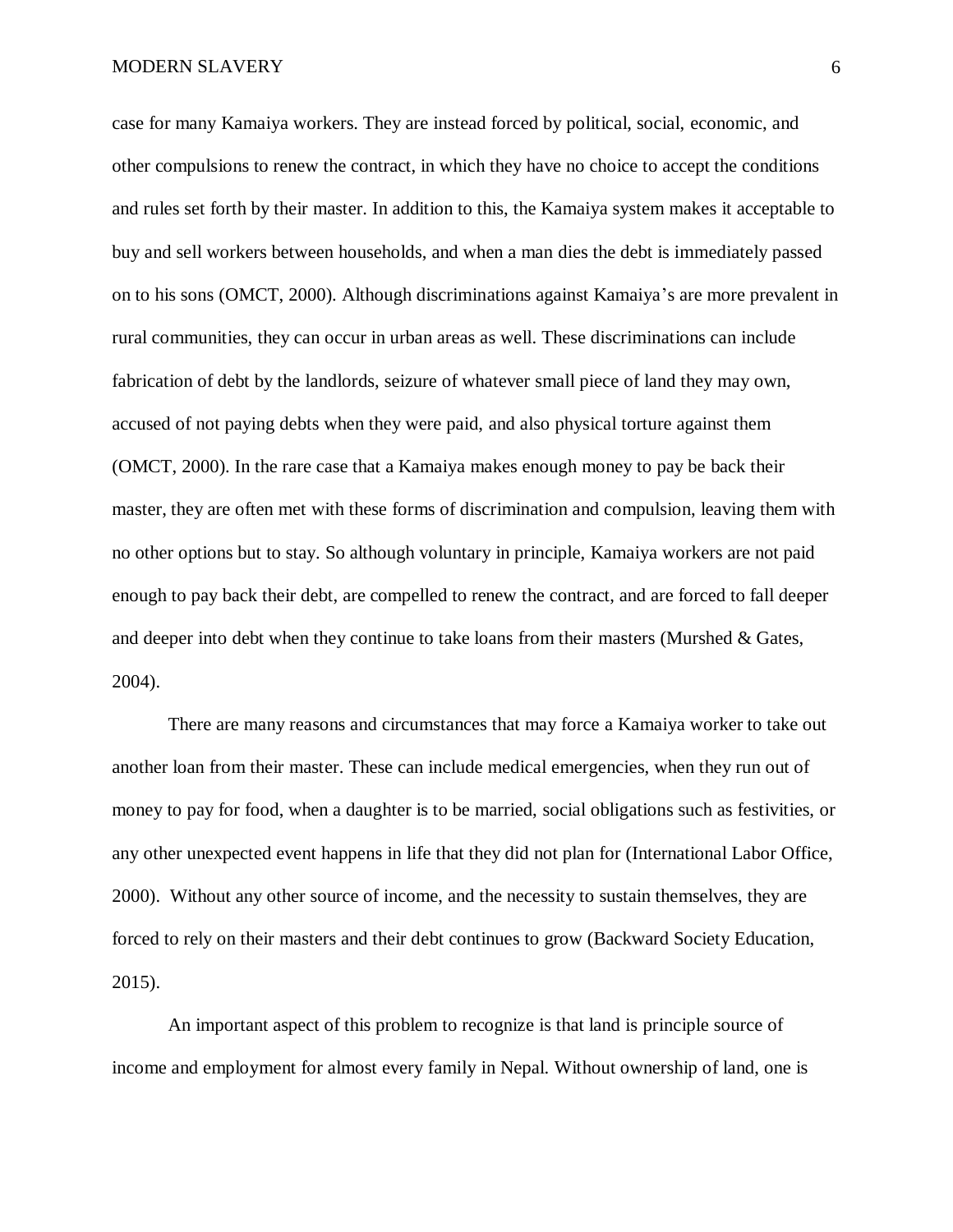automatically more vulnerable to exploitation and falling into bonded labor. Rural Nepal is home to 90% of the population, and landless or small land owners are often forced into these contractual relationships in order to provide for themselves and their families (Thapa, n.d.). Similar to the caste system, ownership of land affects many areas of life, including a lack of access to education, health care services, irrigation, technology, and markets. Shockingly, the bottom 44% of the agricultural household operate only 14% of the total agricultural land, while the top 5% of the nation control 27% (Thapa, n.d.).

#### **The Family**

The role one plays depends largely on gender and age, and may vary from master to master. The term Kamaiya originally referred to a male worker within a specific age, but has now taken on the connotation of any worker stuck in the system, including women and children. The wife of the Kamaiya worker usually accompanies her husband in his farm work, the sons generally work as animal herders and tend to the buffalo and goats, and the girls typically work in the house as a domestic servant (OMCT, 2000). The majority of these families live in a small hut that is located on their master's property, and they depend on him for many areas of survival. In addition to this, studies have shown that no matter how many children are working under the master, this has no impact on payment, and the debt continues to grow despite the extra labor (OMCT, 2000).

This leads into an important conclusion that has been drawn by several researchers, the Kamaiya system is so much more than a way to gain and control cheap labor. When someone enters into the Kamaiya system, they are effectively signing control of their life and social world to their masters. From that point forward, many things are restricted, including freedom to travel, access to medicine, control of property, and rights to their children (Backward Society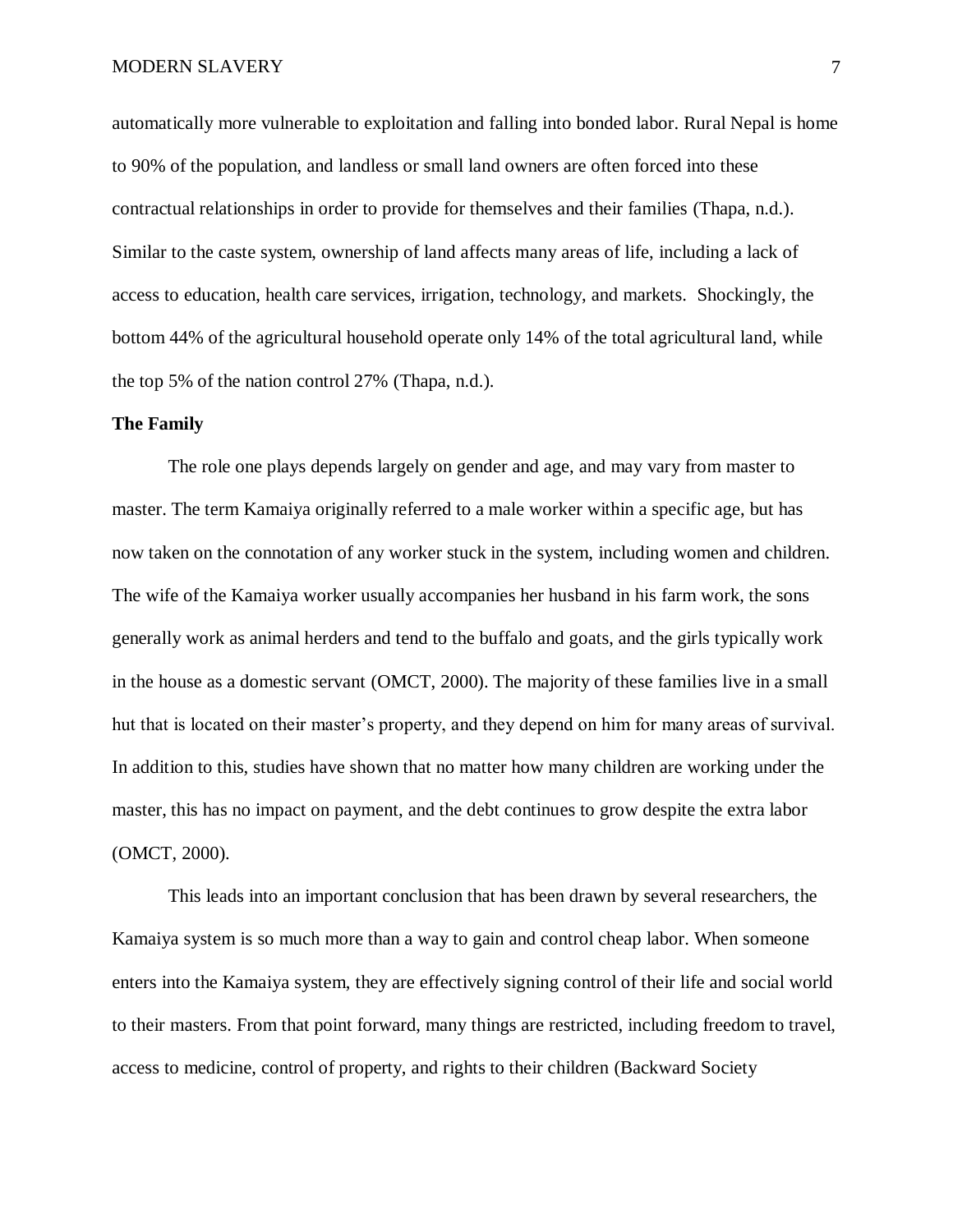Education, 2015). The system comes full circle, the workers are put in positions where they must depend solely on their master for everything, and unable to pay back their debt, it is passed on to their children, and the cycle continues.

# **Advantages and Disadvantages**

Notably, a recent study analyzed more thoroughly both the advantages and disadvantages of the system as seen through the eyes of a child Kamaiya, which will be outlined here. Besides the need to provide for the family, there may be other reasons someone decides to enter into a contract with a landlord. These can include economic and business knowledge, work experience, having access to food and clothes, the possibility of attending school, being able to learn future skills such as language and disciplines, as well as building a social network for future employment. However, these are often negated and dismantled when faced with the costs of being in the Kamaiya system. These disadvantages include a danger to health and safety, limited free time, discrimination based on ethnicity or caste, the false promise of education, heavy work, and negative treatment including beating and the sexual abuse of girl workers (Giri, 2012). So, although workers are often drawn in by need and promises of benefits, these are often never fulfilled or outweighed by the costs of the system.

#### **Political Actions and Rehabilitation**

Several different laws have been passed and many non-governmental organizations (NGOs) have been active in the last 30 years to combat the Kamaiya system. In the following sections, the success and ramifications of these policies and programs will be discussed, along with recommended focuses, and directions for reconciliation.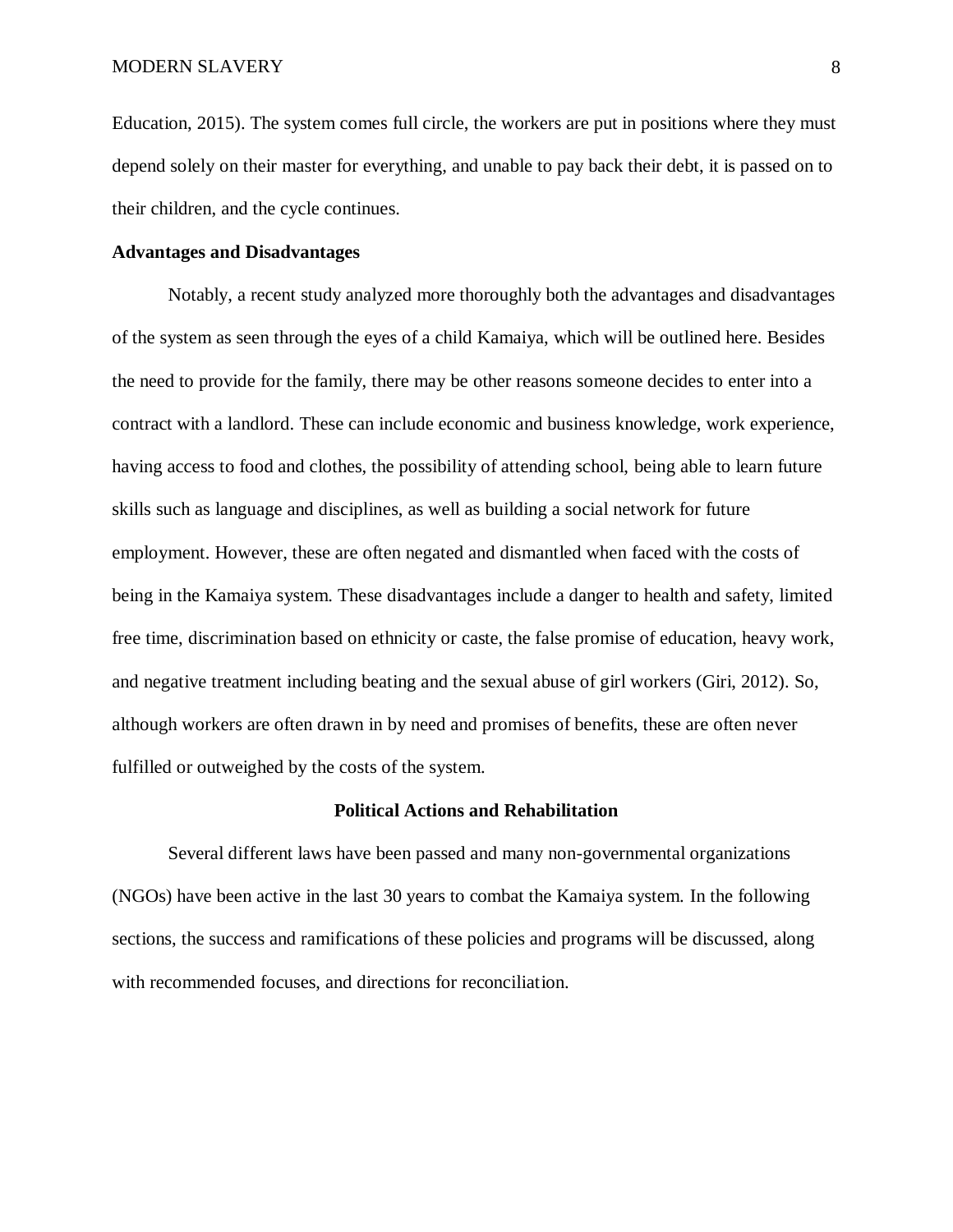# **Past Political Actions**

The fight for freedom for Kamaiyas has its origins in Nepali history, long before the Kamaiya system was even created. To begin the conversation, one must first acknowledge the declaration by the Prime Minister in 1926, when slavery was first abolished in Nepal. Due to the eradication of malaria in nearby forests, it wasn't until the late 1950's and 1960's that the Kamaiya system began to form and gain momentum. Fast forward 25 years, and Backward Society Education (BASE) was formed, an organization that rallied Kamaiyas and Tharu people to fight against the system. In 1990 the democracy of Nepal was reestablished, and the new constitution prohibited any type of slavery or serfdom, but no specific law or policy is put into place to prevent this from happening. A study done on the status of Kamaiyas in 1994 found that 95% of the 100,000 Kamaiyas belonged to the Tharu people. Due to this study and the support of organizations around the world, progress was finally made (Backward Society Education, 2015).

A major breakthrough for the Kamaiyas occurred on July  $17<sup>th</sup>$ , 2000, when the Kamaiya system was outlawed by a Nepali declaration (Murshed & Gates, 2005). Specifically, the government ruled that Saunki, the debt and major binding element of Kamaiyas to their masters was illegal. This debt relief program quickly became controversial, as the landlords demanded compensation and supporters said the debt had been paid through years of underpaid and abusive labor conditions. Although the debt relief was passed, it is still highly criticized, and the government is still accused of taking a stance that benefits landlords over Kamaiyas or acting in self-interest (OMCT, 2000). To make matters worse, people in positions of power and the ones designing these policies have frequently been identified as either currently or previously owning Kamaiyas themselves. Furthermore, a movement to rid these people of power in making these policies failed and the Nepali government continues to protect these individuals (Kattel, 2000).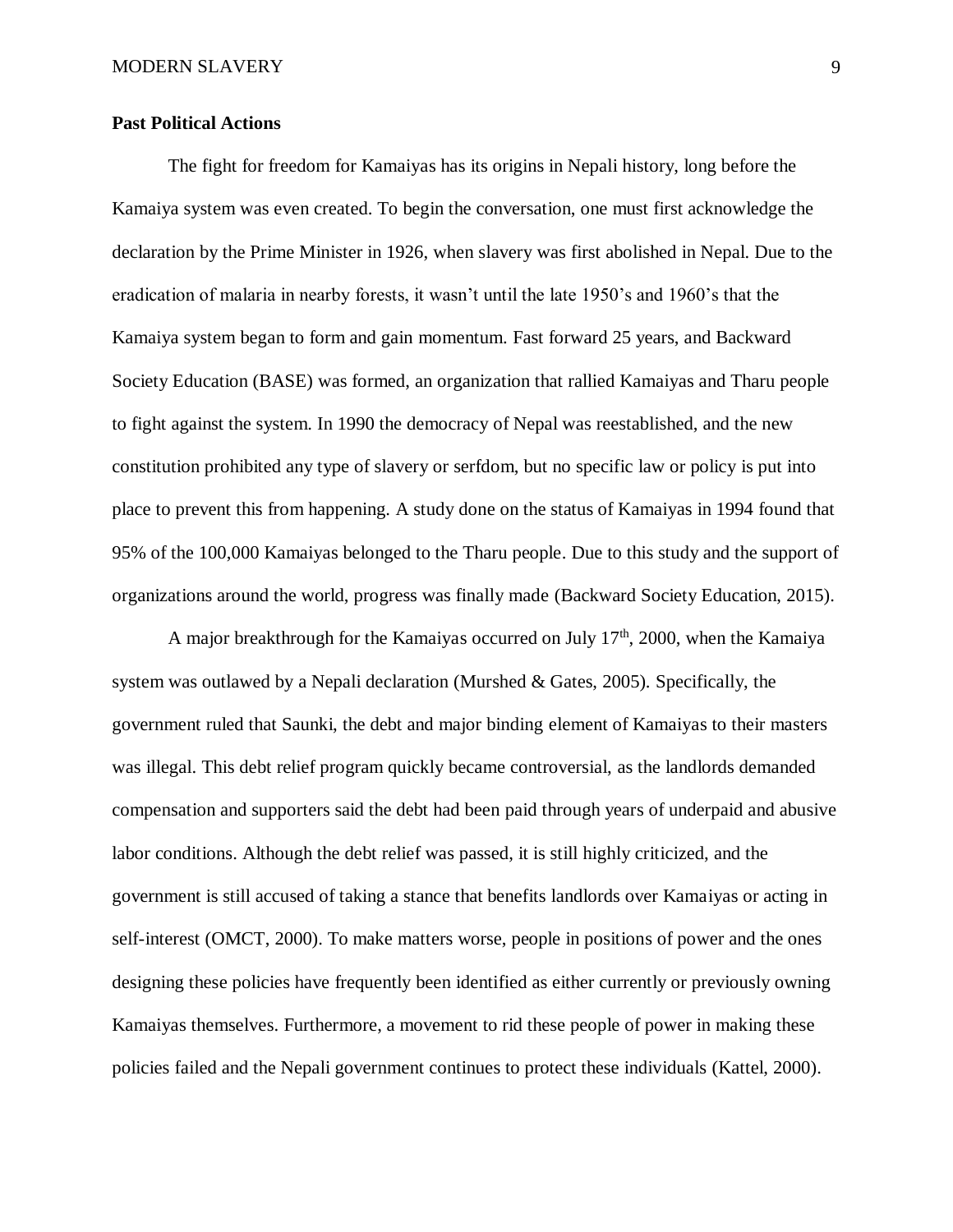However, in 2002 the Bonded Labor Prohibition Act was passed that reaffirmed that the debt was to be cancelled and made it illegal for a person to provide services without adequate wages in return (International Labor Organization, 2002).

It was the hope that these declarations would solve the problems of the Kamaiyas, but the system is much more complex and hidden, and it has faced limited success in the last two decades. This is evidenced by the fact that more than four years after the declaration had been made the government had not been able to rescue or rehabilitate all Kamaiyas (OMCT, 2000). After the declarations, Kamaiya families were quickly evicted by angry landlords, and not given any provisions or any belongings. Because of this, makeshift settlement camps were erected practically overnight with help from local NGOs (Backward Society Education, 2015). Other landlords were so angry about the declaration that they locked Kamaiya families in the house for days with no food or water (OMCT, 2000). So although many Kamaiyas have been freed from their master's control, they have no land, place to live, keep warm, cooking supplies, or food. They have become refugees in their own land, seeking help and shelter wherever they can find it (Kattel, 2000).

The declaration is often viewed as one of the most progressive documents of its time, especially issued by a democracy formed in the 1990's, but in reality little provisions were made. Many critics claim that the government only gave Kamaiyas empty promises, and did little to follow through with their intended efforts. Guarantees of rehabilitation were made, but little was been done within the first year after the declaration (Fujikura, 2001). After the declaration, a monitoring and evaluating committee was created under the control of the Prime Minister and 18,400 Kamaiya households were identified and then grouped into four categories depending on possession of huts or land (OMCT, 2000). After 6 months of little progress, Kamaiyas turned to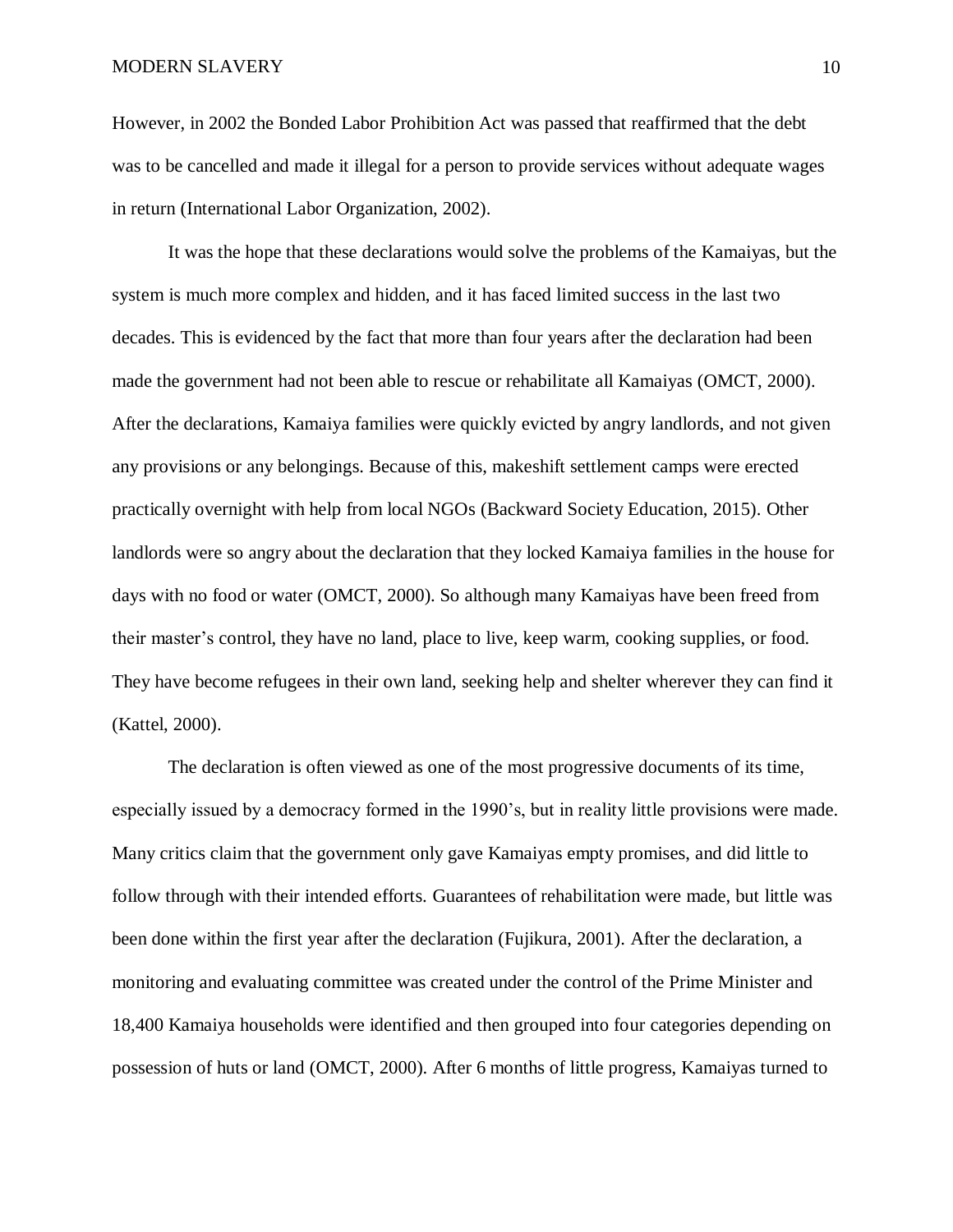NGOs for help, and pressure from these organizations forced the government to give 12,019 of these families a piece of land. Some families since then have gained land, but many are left defenseless and on their own. In addition to this, many organizations are accusing the government of solving the debt problem, but not being aimed at rehabilitation and empowerment (OMCT, 2000).

### **Future Directions**

Current government agencies and NGOs are gearing their efforts to rehabilitation targeting specific key areas. Perhaps the most important of these focus' is on education of children Kamaiyas. It is currently estimated that approximately 33,000 children in Nepal are working to pay off debt bondage, and these children enter the workforce in early childhood and continue into adulthood. One study stated that 4/5 of children Kamaiyas had never attended school and were completely illiterate, and this ratio is even worse for girls, who are given less priority or opportunities to receive an education. Because of these low education rates, the current literacy rate of Tharus across the country stands at a low 20% (Sharma, Basnyet,  $\&$ Ganesh, 2001).

Another continued focus for the rehabilitation of Kamaiyas is sustained access to land. Many families continue to struggle on too small a piece of property to make a living or land that is unfit for cultivating, leaving them to fall right back into the debt they were just freed from. Because of this, many NGOs aim to help Kamaiyas gain more land in a country where property is the main determinant of income. Ultimately, if the structural problems of unfair distribution of land are left unanswered and intact it is unlikely that any real progress will be made (Thapa, n.d.).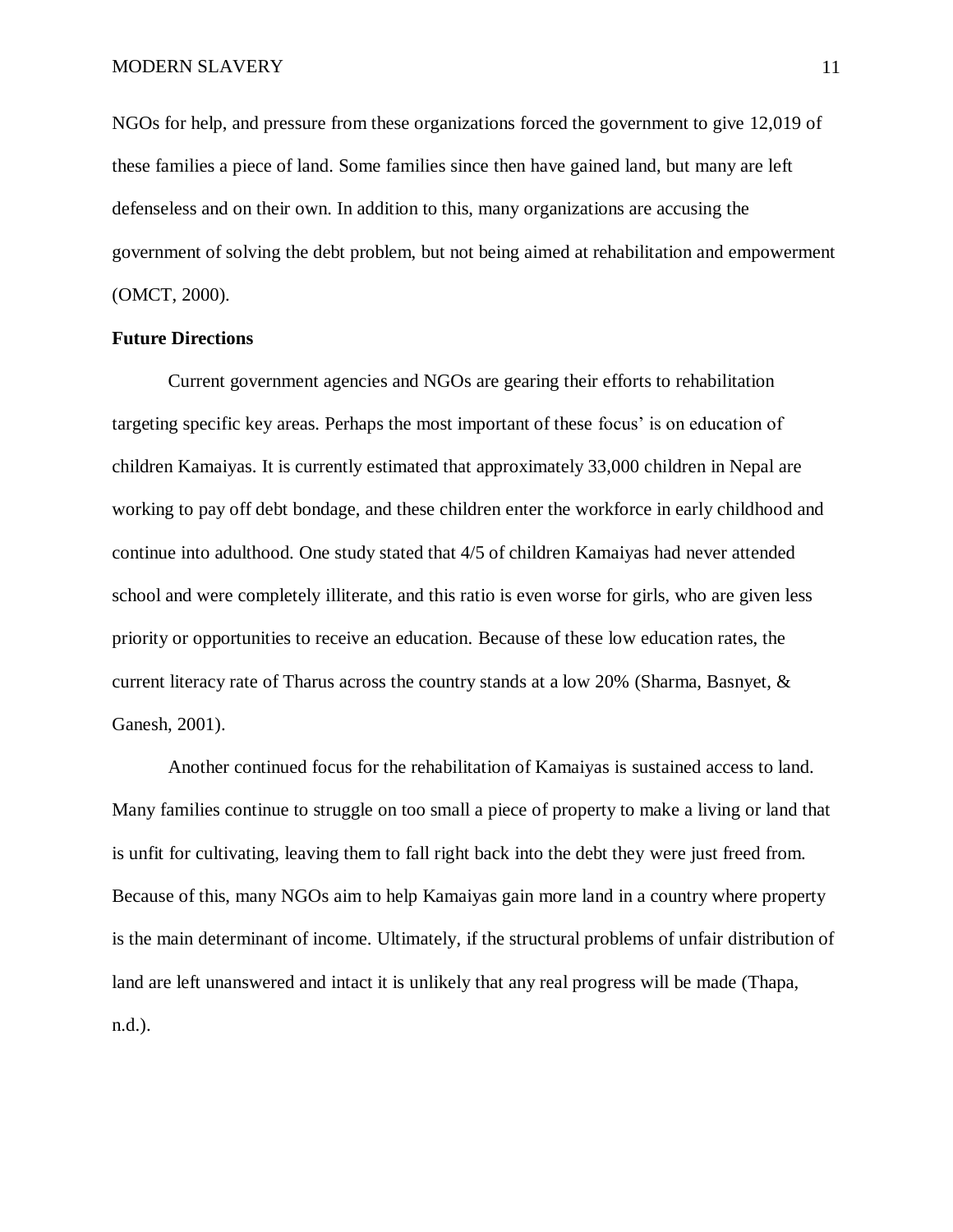Other movements include reducing poverty in rural villages, increasing awareness of the issues and advocacy, education and training of adults and children alike, and tackling legislative matters. Some NGOs are more focused on hand-on activities such as health and education while others are more involved with policy makers and the government on establishing beneficial programs (Sharma, Basnyet, & Ganesh, 2001).

#### **Directions for Reconciliation**

Much progress has been made in the last two decades on the status of Kamaiyas in Nepal. If true reconciliation is ever to occur between the Kamaiya families and their masters/the government, then Kamaiyas need to be effectively rehabilitated. Until all Kamaiya families are assured that they will not be forced back into the system from direct or indirect forces, reconciliation cannot occur. There must be a restoration on both sides, admittance to the wrongs committed, and a dedication to righting those injustices. Once this is done, and Kamaiya families are on their feet financially and represented in the government, I would have strong hopes for the future of these people groups and their capability to reconcile with one another. However, until Kamaiyas have a chance to establish a life for themselves, they are never really free. The system can be summarized in the fact that, "someone is bought, and someone is sold. In the most extreme cases the Kamaiya becomes a person who goes on working, living-dreaming perhaps despite their social death" (BASE, pg. 1, 2015).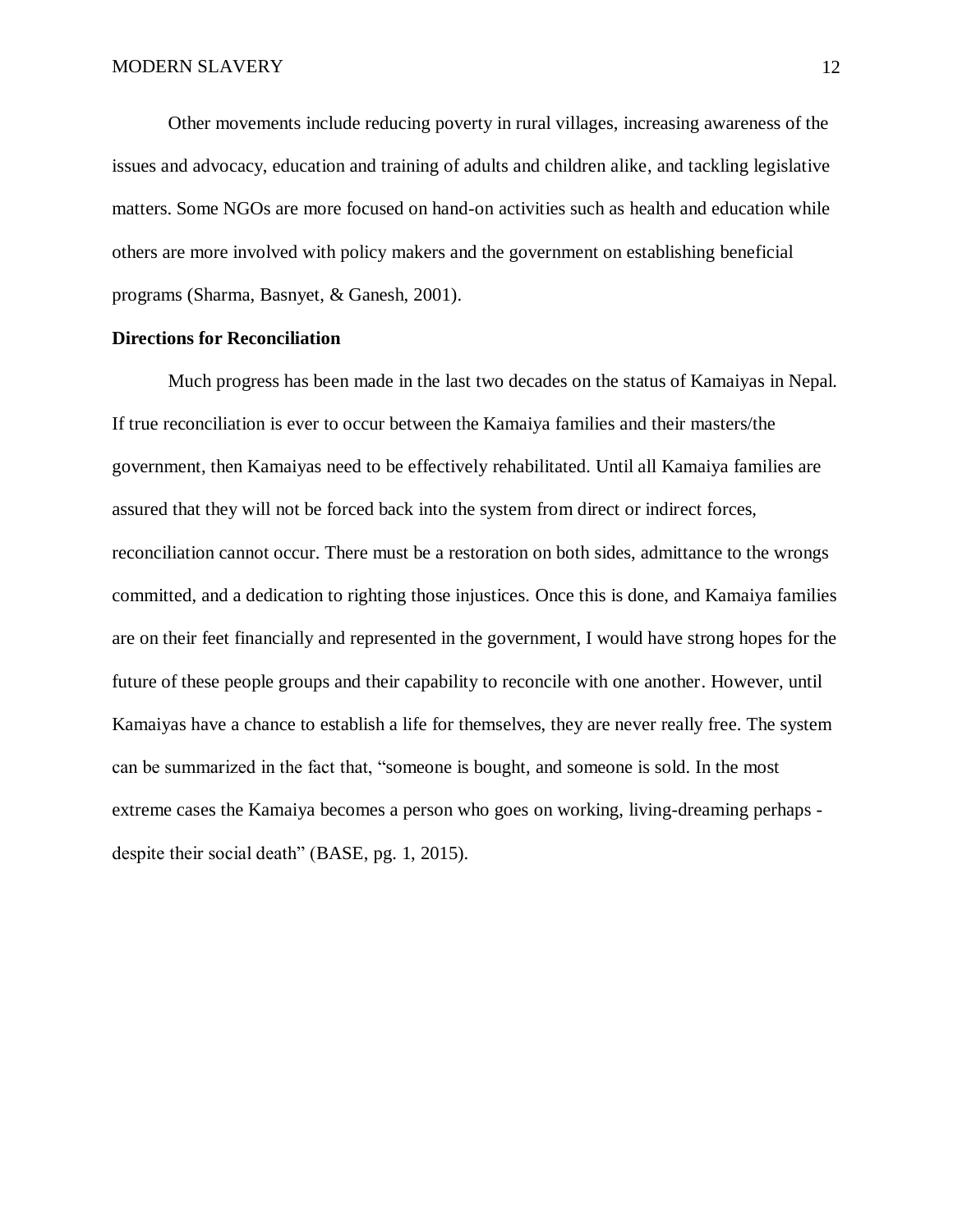#### Works Cited

Backward Society Education. (2015). *Ex-Kamaiya* . Retrieved December 3 , 2018, from Backward Society Education (BASE).

Country Studies . (n.d.). *Nepal: Religion*. Retrieved December 3, 2018 , from Country Studies .

- Fisher, J. F. (2007 ). Identity in Nepal: Ethnic, Individual, Political . *Reviews in Antropology* , 21.
- Fujikura, T. (2001). Emancipation of Kamaiyas: Development, Social Movement, and Youth Activism in Post-Jana Andolan Nepal. *Himalaya, the Journal of the Association for Nepal and Himalayan Studies, 21*(1), 8.
- Giri, B. R. (2012). The Bonded Labour System in Nepal: Musahar and Tharu Communities' Assessments of the Haliya and Kamaiya Labour Contracts. *ournal of Alternative Perspectives in the Social Sciences, 4*(2), 34.

Go Nepal . (2010). *Caste System of Nepal* . Retrieved December 5 , 2018, from GoNepal.edu .

- International Labor Office. (2000, December ). Nepal's Kamaiyas are free, but will it last? . *World of Work* (37), p. 37.
- International Labor Organization. (2002). *Nepal .* Retrieved December 3 , 2018, from NATLEX: https://www.ilo.org/dyn/natlex/natlex4.detail?p\_lang=en&p\_isn=71670
- Karan, P. P., Rose, L. E., Proud , R. R., & Zuberi, M. (2018, December 7). *Nepal*. Retrieved December 8, 2018, from Encyclopedia Britannica: https://www.britannica.com/place/Nepal
- Kattel, M. R. (2000). A Fight against Kamaiya System: an Experience Review. *FOCUS , 21*. Retrieved from Asia-Pacific Human Rights Information Center .